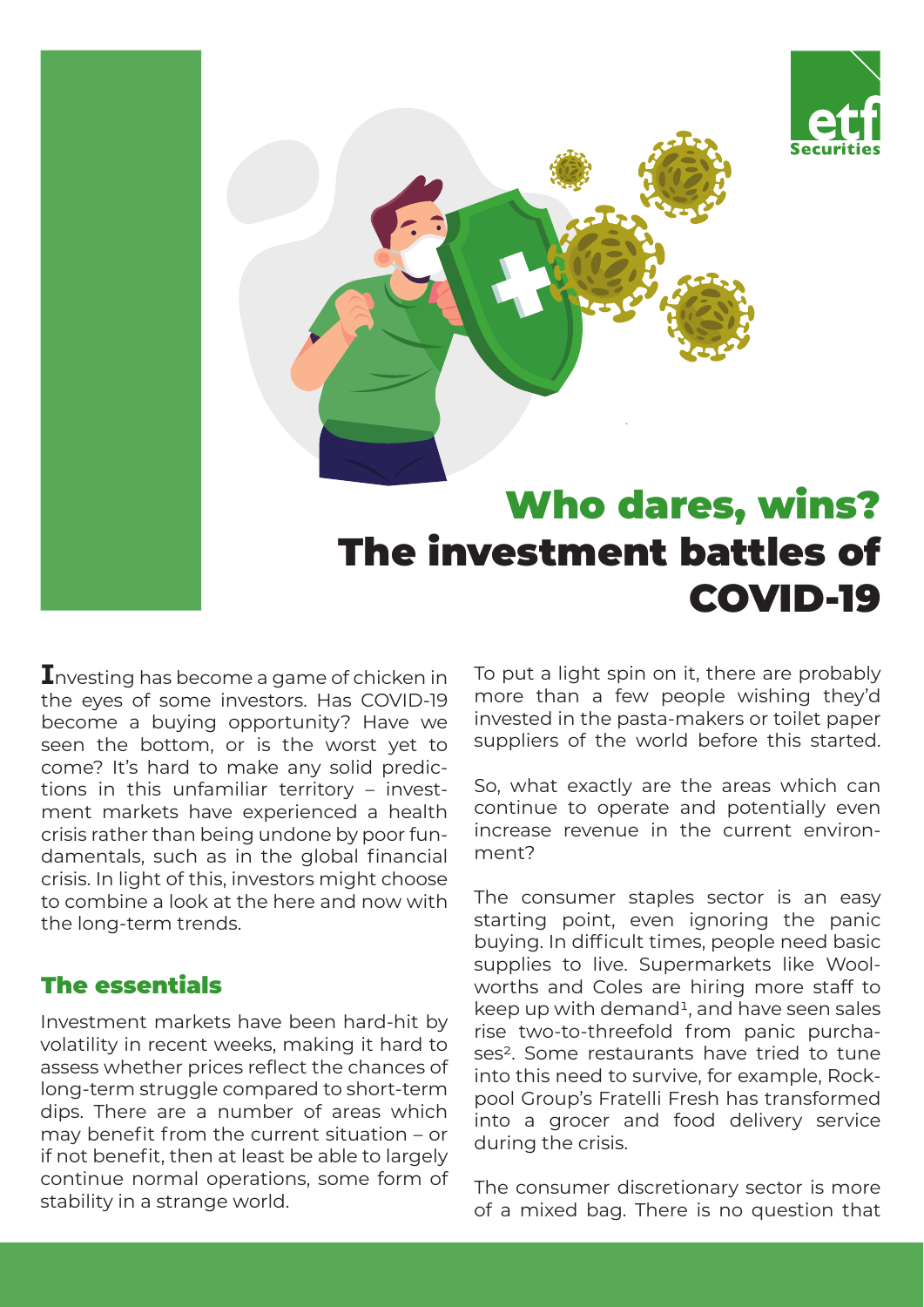some parts of retail, such as fast fashion companies, will really face challenges from social isolation. Others have seen some benefit from the changing world – though this may be a temporary boon. For example, people rushed to buy home office equipment in the initial days of lockdown, a benefit to companies like Harvey Norman, JB Hi-Fi and Officeworks<sup>3</sup>.

Another sector which can continue to operate in the current environment is infrastructure, such as railways, energy suppliers and telecommunications. These types of companies normally have monopolistic fee structures and have very high barriers to entry with predictable revenue streams. This means they aren't expected to rise as much in good times but are less likely to be materially impacted in the bad times. Regardless of the economic situation, some infrastructure tends to come under essential services and continue to be needed. In the current situation, telecommunications (including internet providers) and energy suppliers are prime examples. In fact, we're more dependent in the lockdown situation than we've ever been on telecommunications to assist with allowing society to continue to work or learn from home, along with home electricity to keep it all moving.

**Investment ideas: An ETF like ETFS Global Core Infrastructure ETF (ASX code: [CORE\)](https://www.etfsecurities.com.au/product/core) can help you access global infrastructure companies. You'll find many consumer staple and consumer discretionary companies are also included in country-specific funds like ETFS S&P/ASX 300 High Yield Plus ETF (ASX code: [ZYAU\)](https://www.etfsecurities.com.au/product/zyau) or ETFS ETFS S&P 500 High Yield Low Volatility ETF (ASX code: [ZYUS\)](https://www.etfsecurities.com.au/product/zyus).**

# Defending your portfolio

Those investors looking for defensive assets during this period could also look towards precious metals like gold and silver. As demand for these is driven by a wide range of factors and they are used for both consumption and investment purposes, they can perform differently to other asset

classes.

Gold in particular has been used as a safe haven asset in the past for its low and at times negative correlation to other asset classes.

This quality means it can perform differently in a range of investment markets. In the current COVID-19 situation, between 19 February and 26 March 2020, gold gained 12.4% compared to the S&P 500 which fell 14.1% and the S&P/ASX 200 which fell 27.8% (all in AUD terms). Silver has traditionally performed in a similar way to gold.

**Investment ideas: You can include gold or silver exposure in your portfolio through ETFs like ETFS Physical Gold (ASX code: [GOLD\)](https://www.etfsecurities.com.au/product/gold) or ETFS Physical Silver (ASX code: [ETPMAG](https://www.etfsecurities.com.au/product/etpmag)).**

# Accelerating the megatrends

While in many ways the COVID-19 pandemic has created dramatic and unwanted changes to our lives, in other ways, it has served to accelerate existing trends such as ecommerce or online entertainment. These fall broadly under the megatrend for virtual connectivity and digitisation, already rapidly growing and profitable areas.

Ecommerce was estimated to reach 20% of worldwide retail sales by 2022<sup>4</sup> as consumers became increasingly attuned to the convenience and efficiency of online shopping. You may well wonder if we've hit these estimates early off the back of Amazon's announcement that it would need to hire 100,000 people to keep up with the surge in online shopping5. Daniel Zhang, CEO of Alibaba commented that ecommerce experienced tremendous growth after the SARS epidemic and he anticipates the current situation will offer similar potential<sup>6</sup>. Existing users may well have upped the ante on their shopping in the current situation, but numbers may also reflect late-adopters finally coming to the party.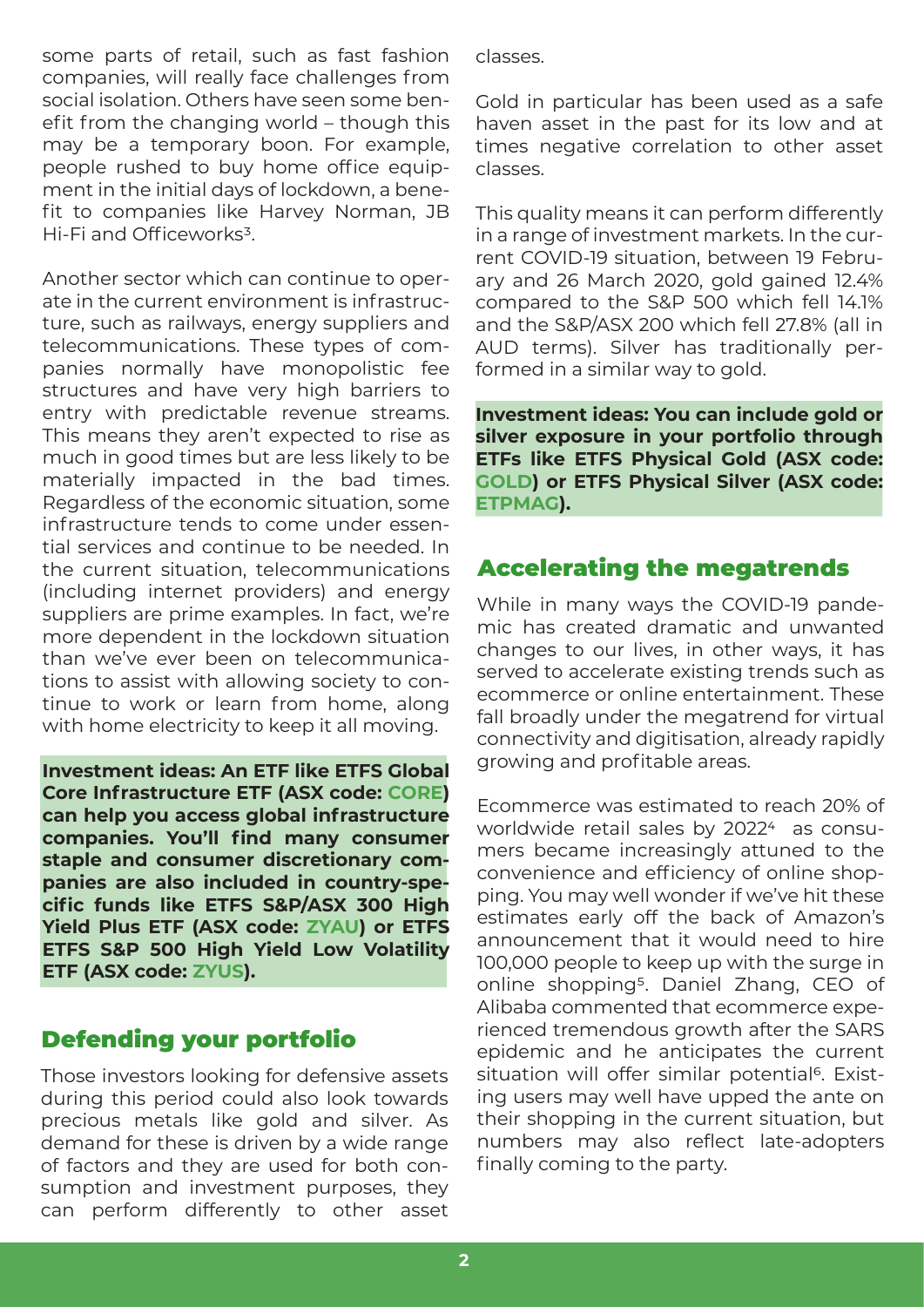Companies enabling robotics and automation technologies might also be unexpected beneficiaries from increased ecommerce. Companies like Daifuku and Ocado which offer expertise in automated warehouses and manufacturing are a natural fit for scenarios like social isolation7. In fact, Coles had already announced a partnership with Ocado last year to automate its logistics relating to home delivery<sup>8</sup>. Automation has also had a role to play in other business models.

Social isolation has forced the rapid and instant transition to working remotely for millions globally – a challenge both in terms of work coordination and communication. Companies like ServiceNow, a provider of cloud-based workflow automation software9, are benefiting from the need for support in managing logistics. Virtual meetings, webinars, streaming are suddenly the norm, with teething issues that might otherwise have taken years to fix needing to be resolved in hours. Companies like Google and Baidu tap into this, as well as smaller companies which have launched into the mainstream like Zoom. We may see permanent changes in traditional business models in sectors like education which have now become, albeit temporarily, dependent on streaming for survival.

It's not just businesses taking advantage of technology. Increasingly, people are making personal plans for virtual 'drinks and dinner parties' to maintain relationships during isolation. While online drinks and board meetings all might look like the opening of the Brady Bunch at this stage, it's fair to assume technology will find a way to modernise the experience, sooner rather than later.

In line with increasing online communications, social media companies such as Facebook and Twitter are regaining popularity and relevance. In the case of Facebook, it has seen former users return to the fold to maintain contact<sup>10</sup> and has announced plans for hiring increases<sup>11</sup>.

Space restrictions and isolation are forcing many to seek out online entertainment sources to fill the gaps of theatre, restaurants and sports. Streaming giant Netflix has had subscription spikes in areas which have been particularly hard hit by COVID-1912 and has even created a "Netflix parties" function to allow people to virtually enjoy and discuss their favourite shows and series at the same time<sup>13</sup>. Online gaming is also booming, with new audiences using it to connect with friends and family, and there's speculation that e-sports could fill the gap of physical sports during this period14. It is somewhat ironic that global isolation may actually give gaming, the activity stereotyped by teenage boys in dark rooms with glowing screens, a moment in the sun.

The 'unseen' technology behind much of this – graphics, processing, artificial intelligence – is having to evolve to keep up with the demand for higher quality communications. Companies like NVIDIA, a leader in graphics and AI processing, may find opportunities to further integrate with other partners to enhance virtual communications and entertainment.

Unlike some of the previously mentioned areas, biotechnology has been a more predictable focus during the COVID-19 pandemic. Household names such as Gilead, Moderna and CSL have risen to the challenge of searching for vaccines and treatments. While the success is somewhat of a lottery in biotechnology, the current situation has served as a reminder of the critical role biotechnology has broadly, not just in the current circumstances. Continuous improvement and refinements in technology enhances our ability to find better vaccines, treatments or even ways of doing surgery. Disease is a fact of life and viruses like SARS and COVID-19 will appear again.

**Investment ideas: You can access technological improvements through ETFs such as ETFS Morningstar Global Technology ETF (ASX code: [TECH](https://www.etfsecurities.com.au/product/tech)) and ETFS FANG+ ETF (ASX code: [FANG\)](https://www.etfsecurities.com.au/product/fang). Find exposure to robotics and automation through an ETF**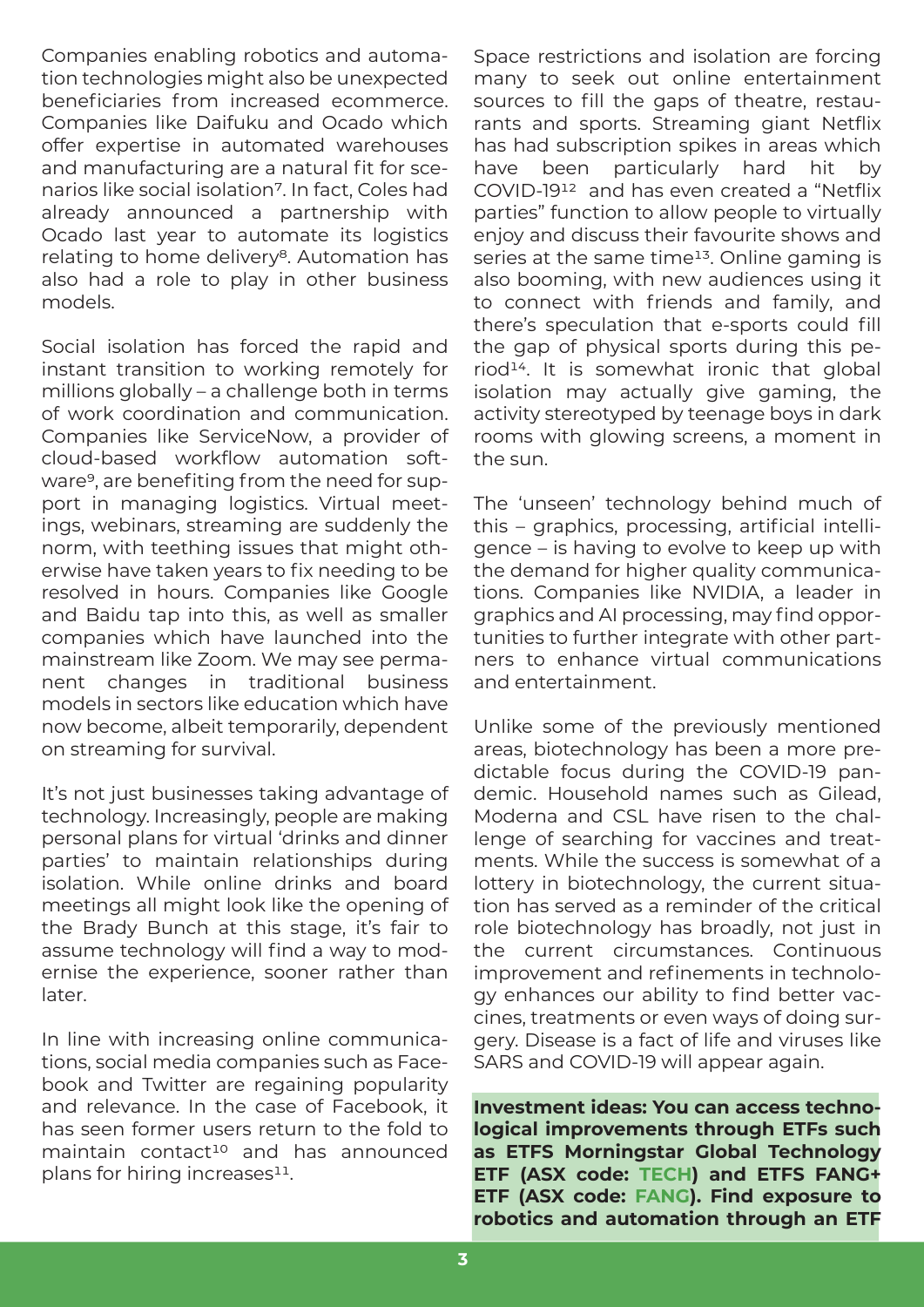**like ETFS ROBO Global Robotics and Automation ETF (ASX code: [ROBO\)](https://www.etfsecurities.com.au/product/robo) or be part of the biotechnology race through an ETF like ETFS S&P Biotech ETF (ASX code: [CURE\)](https://www.etfsecurities.com.au/product/cure).** 

### Who dares?

In an uncertain time, optimism takes courage. Looking beyond the fear and volatility to find pockets of growth and opportunity can be comforting, even aside from an investment perspective. Have we reached the bottom? It's hard to tell and even harder to predict what overall recovery might look like. We might even have to wait for a COVID-19 vaccine to really see a turnaround. Either way, for those investors considering their move, looking at the bigger trends as well as defensive plays might be their starting point.

For more information on accessing these trends through ETFs for your clients, please speak to ETF Securities.

#### **Sales Phone +61 2 8311 3488 infoAU@etfsecurities.com.au**

#### **Trading Phone +61 2 8311 3483 primarymarkets@etfsecurities.com.au**

[1] https://www.businessinsider.com.au/woolworths-hiring-push-2020-3

[2] https://www.afr.com/companies/retail/woolworths-deliv-

ers-with-australia-post-and-dhl-20200330-p54f60

- [3] https://www.smh.com.au/business/companies/harvey-norman-sales-soar-as-home-offices-boom-in-the-pandemic-202003 19-p54bnc.html
- [4] https://www.emarketer.com/content/global-ecommerce-2019 [5] https://www.smh.com.au/business/companies/ama-

zon-seeks-to-hire-100-000-people-to-keep-up-with-surge-in-ord ers-20200317-p54as5.html

[6] https://www.nasdaq.com/articles/alibaba-and-ten-

cent-show-some-businesses-will-be-fine-during-the-coronavirus -meltdown-2020

[7] https://www.roboglobal.com/in-

sights/as-the-covid-19-storm-rag-

es-on-3-waves-of-growth-are-on-the-horizon/

[8] https://www.afr.com/companies/retail/coles-partners-with-ocado-to-shake-up-online-grocery-shopping-20190325-p5177l

[9] https://www.roboglobal.com/in-

sights/as-the-covid-19-storm-rag-

es-on-3-waves-of-growth-are-on-the-horizon/

[10] https://www.usatoday.com/story/tech/2020/04/03/coronavirus-facebook-covid-19-social-distancing-connection/5117765002/ [11] https://variety.com/2020/digital/news/facebook-hiring-10000-workers-small-business-grants-1234570018/

[12] https://www.nasdaq.com/articles/will-netflix-earnings-high-

light-a-spike-in-subscriber-growth-2020-04-02

[13] https://www.businessinsider.com/how-to-watch-netflix-together-online-with-video-chat-kosmi-2020-4?r=AU&IR=T

[14] https://www.adweek.com/digital/as-tradition-

al-sports-leagues-are-postponed-due-to-coronavirus-esports-cou ld-fill-some-gaps/

#### **Disclaimer**

This document is communicated by ETFS Management (AUS) Limited (Australian Financial Services Licence Number 466778) ("ETFS"). This document may not be reproduced, distributed or published by any recipient for any purpose. Under no circumstances is this document to be used or considered as an offer to sell, or a solicitation of an offer to buy, any securities, investments or other financial instruments and any investments should only be made on the basis of the relevant product disclosure statement which should be considered by any potential investor including any risks identified therein.

This document does not take into account your personal needs and financial circumstances. You should seek independent financial, legal, tax and other relevant advice having regard to your particular circumstances. Although we use reasonable efforts to obtain reliable, comprehensive information, we make no representation and give no warranty that it is accurate or complete.

Investments in any product issued by ETFS are subject to investment risk, including possible delays in repayment and loss of income and principal invested. Neither ETFS, ETFS Capital Limited nor any other member of the ETFS Capital Group guarantees the performance of any products issued by ETFS or the repayment of capital or any particular rate of return therefrom.

The value or return of an investment will fluctuate and investor may lose some or all of their investment. Past performance is not an indication of future performance.

ETFS MORNINGSTAR GLOBAL TECHNOLOGY ETF (TECH)

The Morningstar® Developed Markets Technology Moat Focus IndexSM was created and is maintained by Morningstar, Inc. Morningstar, Inc. does not sponsor, endorse, issue, sell, or promote the ETFS Morningstar Global Technology ETF and bears no liability with respect to that ETF or any security.

Morningstar® is a registered trademark of Morningstar, Inc. Morningstar® Developed Markets Technology Moat Focus IndexSM is a service mark of Morningstar, Inc.

ETFS Global Core Infrastructure ETF (CORE) ARSN: 616 755 741

The financial instrument is not sponsored, promoted, sold or supported in any other manner by Solactive AG nor does Solactive AG offer any express or implicit guarantee or assurance either with regard to the results of using the Index and/or Index trade mark or the Index Price at any time or in any other respect. The Index is calculated and published by Solactive AG. Solactive AG uses its best efforts to ensure that the Index is calculated correctly. Irrespective of its obligations towards the Issuer, Solactive AG has no obligation to point out errors in the Index to third parties including but not limited to investors and/or financial intermediaries of the financial instrument. Neither publication of the Index by Solactive AG nor the licensing of the Index or Index trade mark for the purpose of use in connection with the financial instrument constitutes a recommendation by Solactive AG to invest capital in said financial instrument nor does it in any way represent an assurance or opinion of Solactive AG with regard to any investment in this financial instrument. Solactive AG will not be responsible for the consequences of reliance upon any opinion or statement contained herein or any omission.

ETFS S&P Biotech ETF (CURE) ARSN: 628 037 105

Standard & Poor's S&P Indices are trademarks of Standard & Poor's Financial Services LLC. "S&P", as used in the term S&P 500, is a trademark of Standard & Poor's Financial Services LLC ("S&P") respectively, and has been licensed for use by ETFS. ETFS products are not sponsored, endorsed, sold or promoted by S&P, and S&P